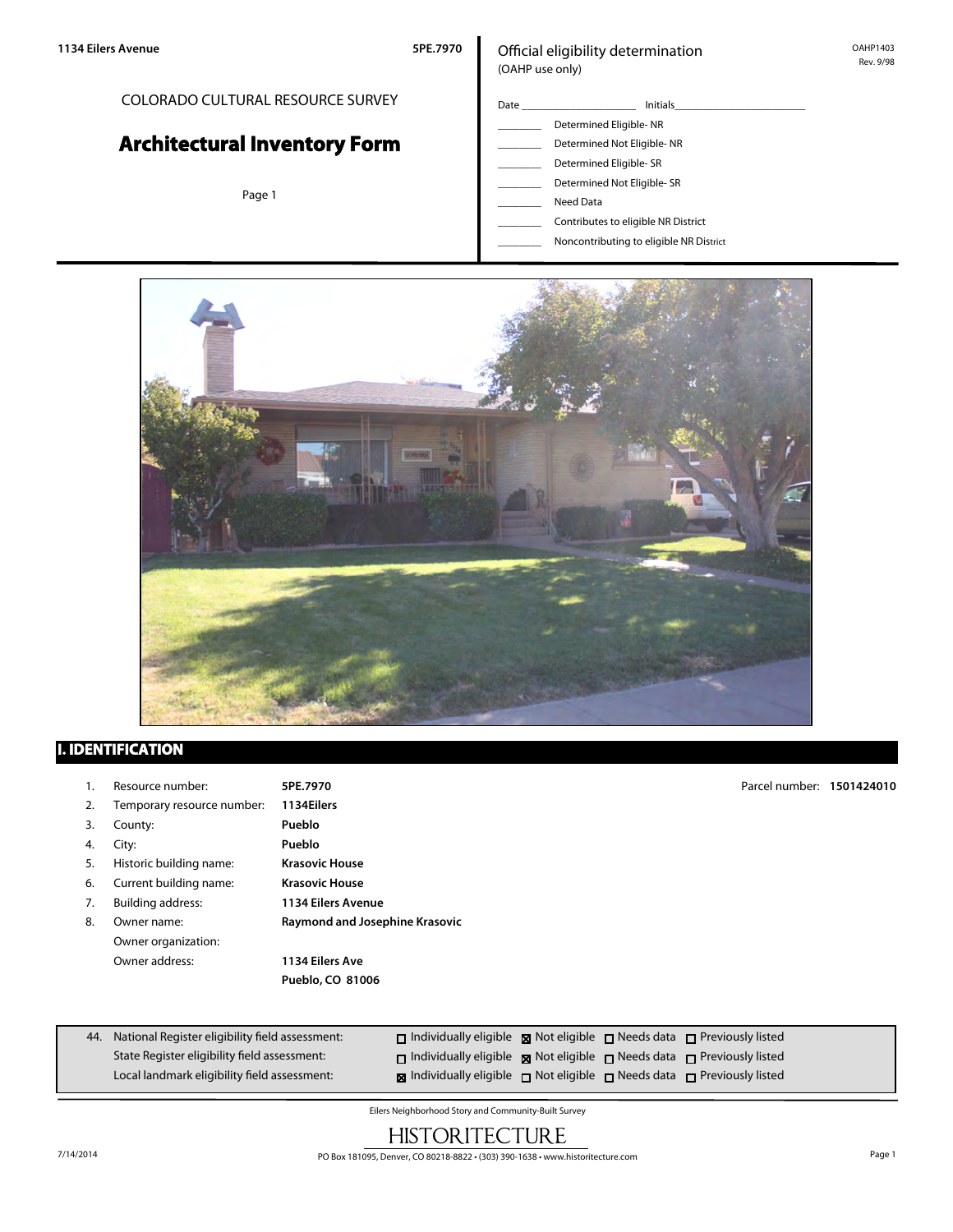Page 2

#### **II. GEOGRAPHIC INFORMATION**

- 9. P.M.: **6th** Township: **21S** Range: **65W SE** 1/4 **NE** 1/4 **SE** 1/4 **SE** 1/4 of section **1**
- 10. UTM Reference Zone: **13** Easting: **534342** Northing: **4233272**
- 11. USGS quad name: **Southeast Pueblo** Scale: **7.5** Year: **1994**
- 12. Lot(s): **Lots 21 and 22, Block 1** Addition: **Cyril Zupan** Year of addition: **1943**
- 13. Boundary description and justification: **The boundary, as described above, contains but does not exceed the land historically associated with the property.**

Metes and bounds exist

#### **III. ARCHITECTURAL DESCRIPTION**

- 14. Building Plan (footprint, shape): **Square Plan** Other building plan descriptions:
- 15. Dimensions in feet: **1157 square feet**
- 16: Number of stories: **One**
- 17: Primary external wall material(s): **Brick**

Other wall materials:

- 18: Roof configuration: **Hipped Roof** Other roof configuration:
- 19: Primary external roof material: **Asphalt Roof/Composition Roof** Other roof materials:
- 20: Special features: **Chimney Porch Window/Glass Block**
- 21: General architectural description:

**Oriented to the west, this one-story Ranch home features a square plan. The home is constructed of blonde, Roman brick. All of the trim is wood, painted tan. The hipped roof has overhanging eaves and is covered in asphalt composition shingles.**

**The primary entry is nearly centered on the façade underneath a recessed front porch. This porch, reached via three concrete steps, features decorative metal railings, surround, and supports, painted tan. The inside door is lightly stained wood, with a square, metal grate covering the fixed-pane opening near the top. A small wooden cross hangs from the bottom of this grate. The combination storm door has a fixed lite in the upper portion. The bottom of the storm door has a tan-painted kickplate and decorative metal work with a "K" covering the screen. There is a (likely replacement) porch light near the upper corner of the front door. The house number, "1134," runs diagonally and appears north of the**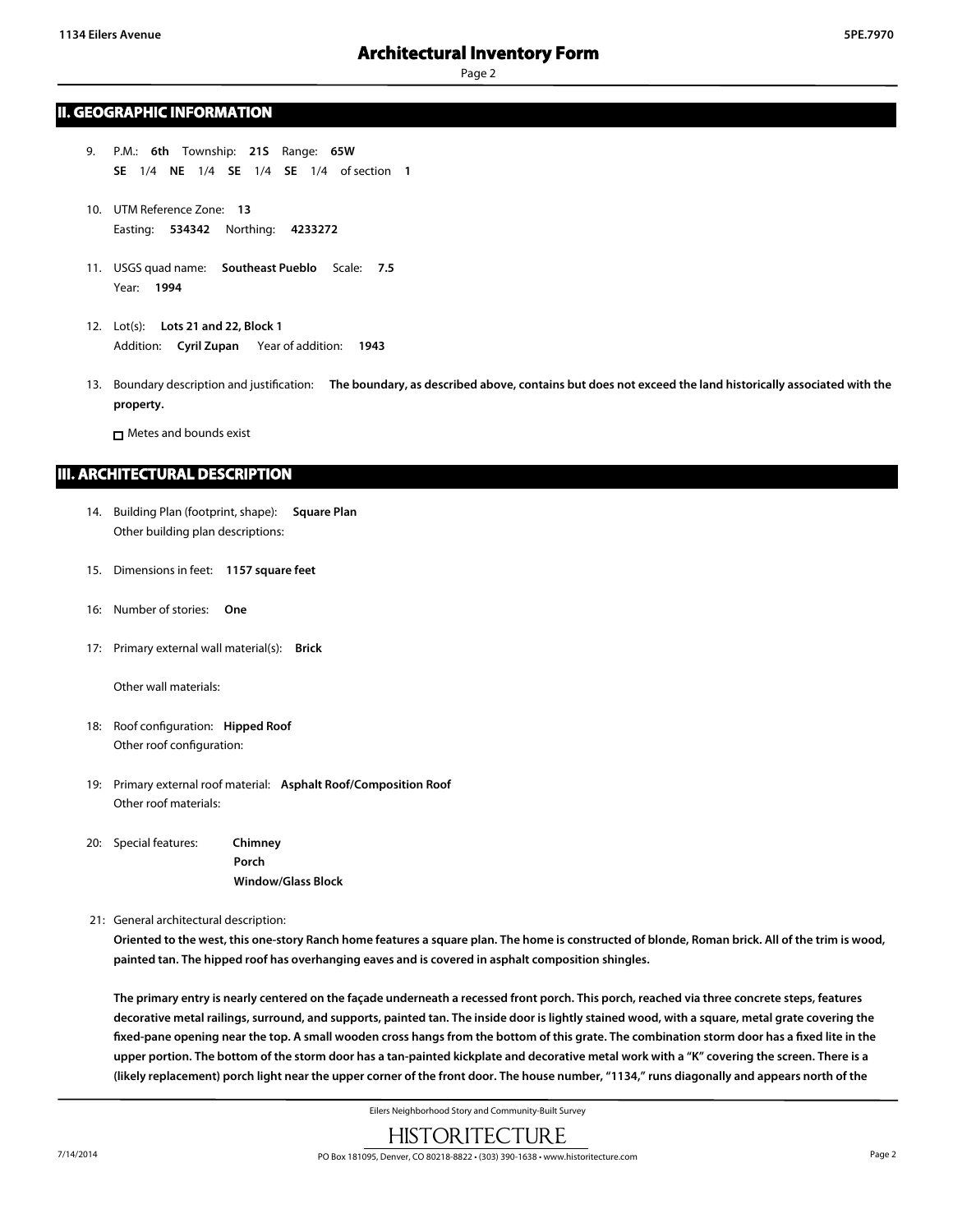Page 3

**front door immediately above the small, black, metal mailbox. North of the house number is a rectangular, vertically oriented opening with a brick sill and filled with three glass blocks. A large, rectangular, horizontally oriented picture window is centered between the front door and the northwest corner of the façade. The southwest corner of the façade features a projecting bay with a corner window. The window has a brick sill. The façade portion of the window has a rectangular, horizontally oriented, fixed-pane flanked by a narrow operable casement opening. Between the front porch steps and the corner window, a drainpipe runs from the gutter, along the surface of the south bay, and away from the house. A three-course band of decorative brickwork (barely visible behind the shrubbery) runs along this part of the façade and is located immediately above the concrete foundation.**

**A large deciduous bush near the northwest corner and the gate of the adjoining (1130 Eilers Avenue) home both obscure the view of house's north elevation. A tall, integrated chimney extends above the roofline near the northwest corner of the building. A single window opening, near the northeast corner, is partially visible. It appears to be rectangular, horizontally oriented, with two lites. There also is a window at the northwest corner, but it is located behind a bush.**

**The driveway runs from Eilers Avenue along the south elevation of this home. The other portion of the southwest corner window continues onto this side of the building. Like the façade part, it features a rectangular, horizontally oriented, fixed pane flanked by a narrow operable casement opening. There is a secondary entry. The inside door was not visible from the public right-of-way, but the storm door appears to match the front door. A drainpipe appears between the corner window and this side door. A decorative terra cotta sun is hung on the house surface west of the door. There also is a (likely replacement) porch light near the side door. East of the side door is a rectangular, vertically oriented opening with a brick sill and filled with glass block. There is a metal ventilation fan within the glass block portion of this window opening. Near the southeast corner of the house is a rectangular, horizontally oriented window with two-lites, one operable and the other fixed pane. The decorative brickwork band above the foundation, visible on the façade, continues onto this elevation.**

**A concrete wall with breezeblock detail runs along the alley and obscures the view of the east (rear) elevation. It appears the house has a rear porch with brick supports running along the entire width of the home. There are at least two rectangular window openings with brick sills, both appearing under the eaves, on this side of the building.**

22. Architectural style:

Other architectural style: Building type: **Ranch Type**

23. Landscape or special setting features:

**The property at 1134 Eilers has a concrete sidewalk and walkway leading to the front door. There is a driveway on the southern side of the property line that leads half way into the lot but lacks a garage. The front yard contains well-manicured grass and one tree. The rear yard has a poured concrete walkway to the alley, three trees, and well-manicured grass.**

24. Associated building, features or objects:

**None**

#### **IV. ARCHITECTURAL HISTORY**

- 25. Date of Construction: **1960** Source of Information: **Pueblo County Assessor (online) R** Actual □ Estimate
- 26. Architect: **None** Source of Information: **Ray Krasovic**
- 27. Builder: **Ray Krasovic** Source of Information: **Ray Krasovic**
- 28. Original Owner: **Ray and Josephine Krasovic**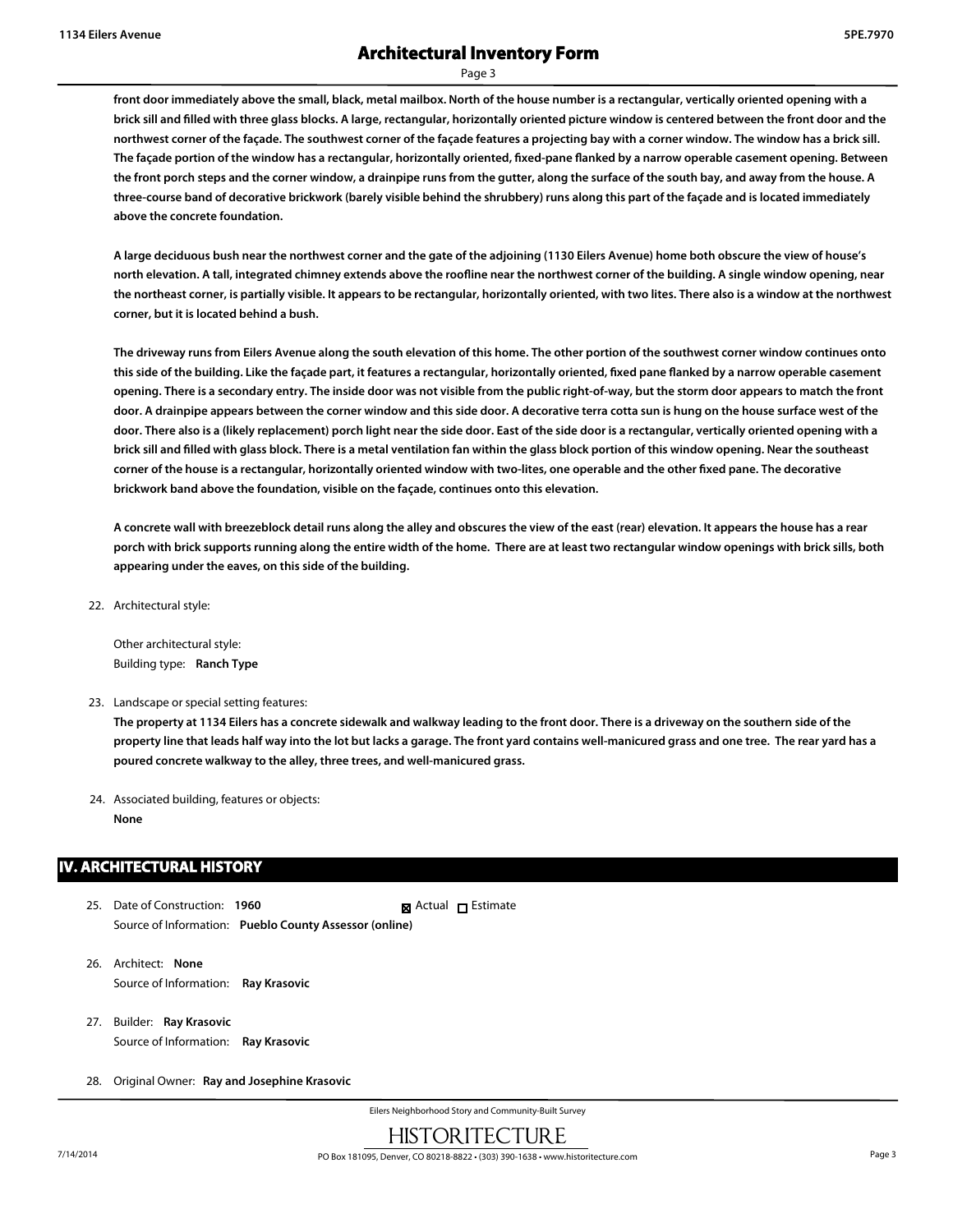Page 4

29. Construction history:

**Ray and Josephine Krasovic built the home at 1134 Eilers Avenue, which was constructed in 1960 on a lot they purchased for \$800. The house cost \$15,000, with Ray and his friends responsible for the construction work. Krasovic modified the house plans, making the home smaller, because Josephine was sick at the time, and he didn't want her to have to clean so much space. Apparently, he adjusted the existing plans as he built the home.**

30. Location: **Original Location** Date of move(s):

#### **V. HISTORICAL ASSOCIATIONS**

- 31. Original use(s): **Domestic/Single Dwelling**
- 32. Intermediate uses(s): **Domestic/Single Dwelling**
- 33. Current uses(s): **Domestic/Single Dwelling**
- 34. Site type(s): **Single-family domestic residence**

#### 35. Historical background:

**Ray and Josephine Krasovic are the original and current owners of the home at 1134 Eilers Avenue. Krasovic was born in 1926, and his wife was born five years later. He grew up on Egan Avenue, in Pueblo's Bojon Town, and remained at that home until he moved into this house on Eilers Avenue. Krasovic's mother, born in Slovenia, was sixteen years old when she married. She worked at the Nuckolls meatpacking plant and died of a heart attack at thirty-eight, leaving Ray's grandmother to care for him. As a child, during the Great Depression, Ray wore striped clothes that made him look like a member of a prison gang. Krasovic started his education at Edison School, then went to St. Mary's Catholic School, Keating Middle School, and finally, Central High School. He referred to his time in the military as his "last school." He worked at CF&I's nearby Minnequa Steelworks from ages sixteen to eighteen, making eighty cents an hour. He gave his earnings to his father and grandmother.**

**Ray remembers growing up in the neighborhood playing marbles. Egan Avenue was a "mixed" thoroughfare, with Slovenians living on the 1100 block and Italians residing on the 1200 block. The kids from these two ethnic groups sometimes would have rock fights, but eventually everyone became friends and got along. Krasovic played baseball at St. Mary's/Eilers Ball Field; both the Walter's Brewers and a Sweeney Field Millsponsored team played at the same park. He also recalls the sound of accordions ("button boxes") wafting across the neighborhood. His family made much of their own food, ethnic Slovenian dishes and pastries. He stayed home from school when they slaughtered a hog.**

**Krasovic was a brick mason and learned his trade as an apprentice at the Pueblo Airbase, just after World War II. This profession was, according to Krasovic, "something I had to do, not (that I) wanted to do." He recalls, "I never had one complaint (with my work)." He worked on projects around the region, including some in Trinidad, La Junta, and on the Benedictine Abbey in Cañon City. He also served as brick mason for many schools and churches in Pueblo. He completed the brickwork on several of the homes in the Zupan Subdivision along Eilers Avenue as well as brickwork for garages that were added later.**

**The Krasovics were married in 1953. Josephine was ethnically Spanish (from Spain) and the intermarriage caused some problems. The couple was not allowed to attend St. Mary's Church, in the Grove neighborhood, so they attended either St. Anthony's or Mt. Carmel instead. Josephine moved "up to the mesa" from the Grove when she married Ray.**

36. Sources of information: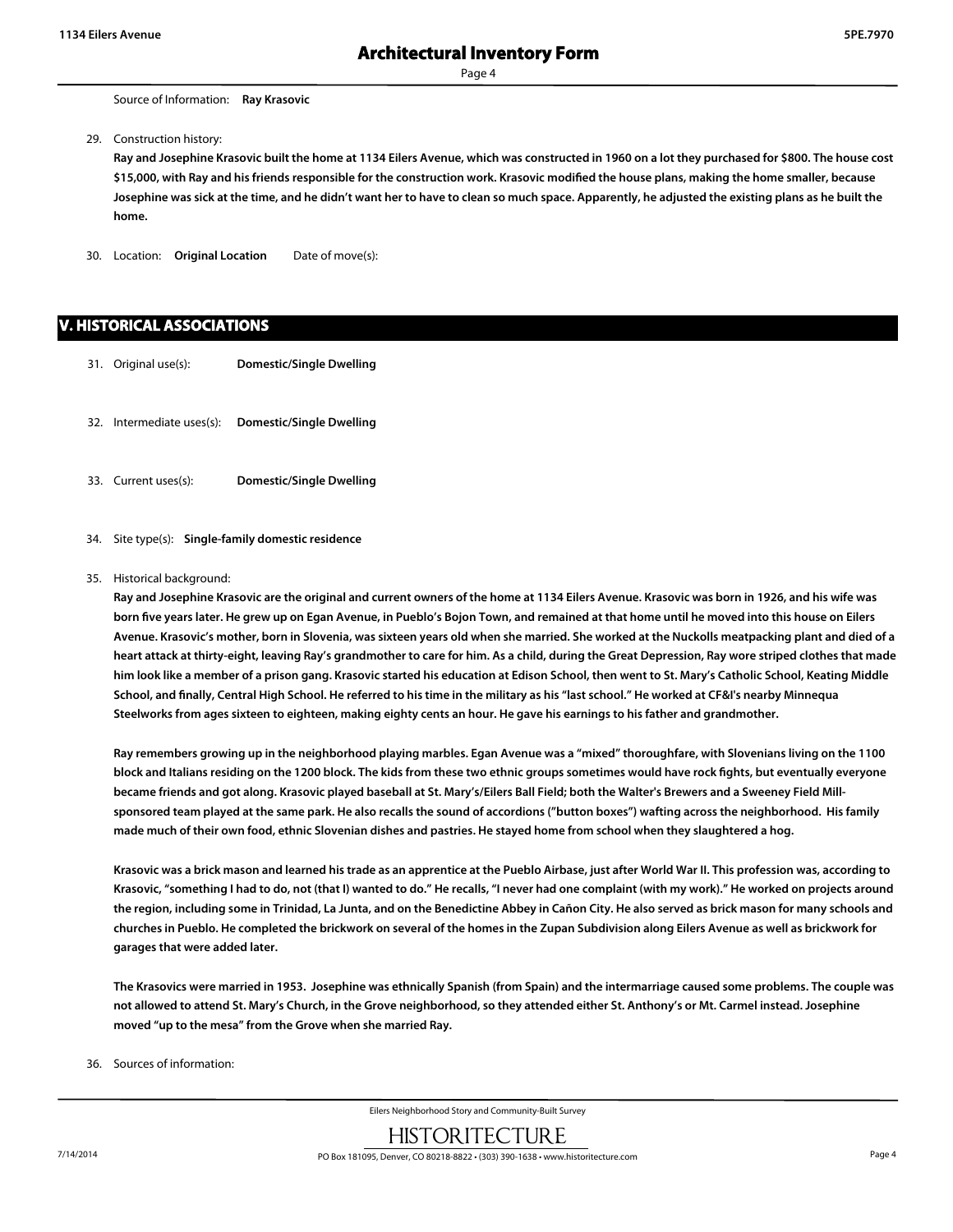Page 5

**Krasovic, Ray and Josephine. Personal Interview. 4 April 2012. Pueblo County Assessor (online).**

#### **VI. SIGNIFICANCE**

- 37. Local landmark designation:  $\Box$  Yes  $\boxtimes$  No Designation authority: Date of designation:
- 38. Applicable National Register criteria:
	- $\boxtimes$  A. Associated with events that have made a significant contribution to the broad patterns of our history.
	- $\square$  B. Associated with the lives of persons significant in our past.
	- $\boxtimes$  C. Embodies the distinctive characteristics of a type, period, or method of construction, or that represent the work of a master, or that possess high artistic values, or that represent a significant and distinguishable entity whose components may lack individual distinction.
	- $\square$  D. Has yielded, or may be likely to yield, information important in prehistory or history.
	- $\square$  Qualifies under Criteria Considerations A through G (see manual).
	- $\square$  Does not meet any of the above National Register criteria.

Applicable Colorado State Register criteria:

- $\boxtimes$  A. Associated with events that have made a significant contribution to history.
- $\Box$  B. Connected with persons significant in history.
- $\boxtimes$  C. Has distinctive characteristics of a type, period, method of construction or artisan.
- $\square$  D. Is of geographic importance.
- $\square$  E. Contains the possibility of important discoveries related to prehistory or history.
- $\Box$  Does not meet any of the above Colorado State Register criteria.

Applicable City of Pueblo landmark criteria:

- $\boxtimes$  1a. History: Have direct association with the historical development of the city, state, or nation; or
- $\Box$  1b. History: Be the site of a significant historic event; or
- $\Sigma$  1c. History: Have direct and substantial association with a person or group of persons who had influence on society.
- $\boxtimes$  2a. Architecture: Embody distinguishing characteristics of an architectural style or type; or
- $\Sigma$  2b. Architecture: Be a significant example of the work of a recognized architect or master builder, or
- $\square$  2c. Architecture: Contain elements of architectural design, engineering, materials, craftsmanship, or artistic merit which represent a significant or influential innovation;
- $\Box$  2d. Architecture: Portray the environment of a group of people or physical development of an area of the city in an era of history characterized by a distinctive architectural style.
- $\Box$  3a. Geography: Have a prominent location or be an established, familiar, and orienting visual feature of the contemporary city, or
- $\Box$  3b. Geography: Promote understanding and appreciation of Pueblo's environment by means of distinctive physical characteristics or rarity; or
- $\Box$  3c. Geography: Make a special contribution to Pueblo's distinctive character.
- $\square$  Does not meet any of the above City of Pueblo landmark criteria.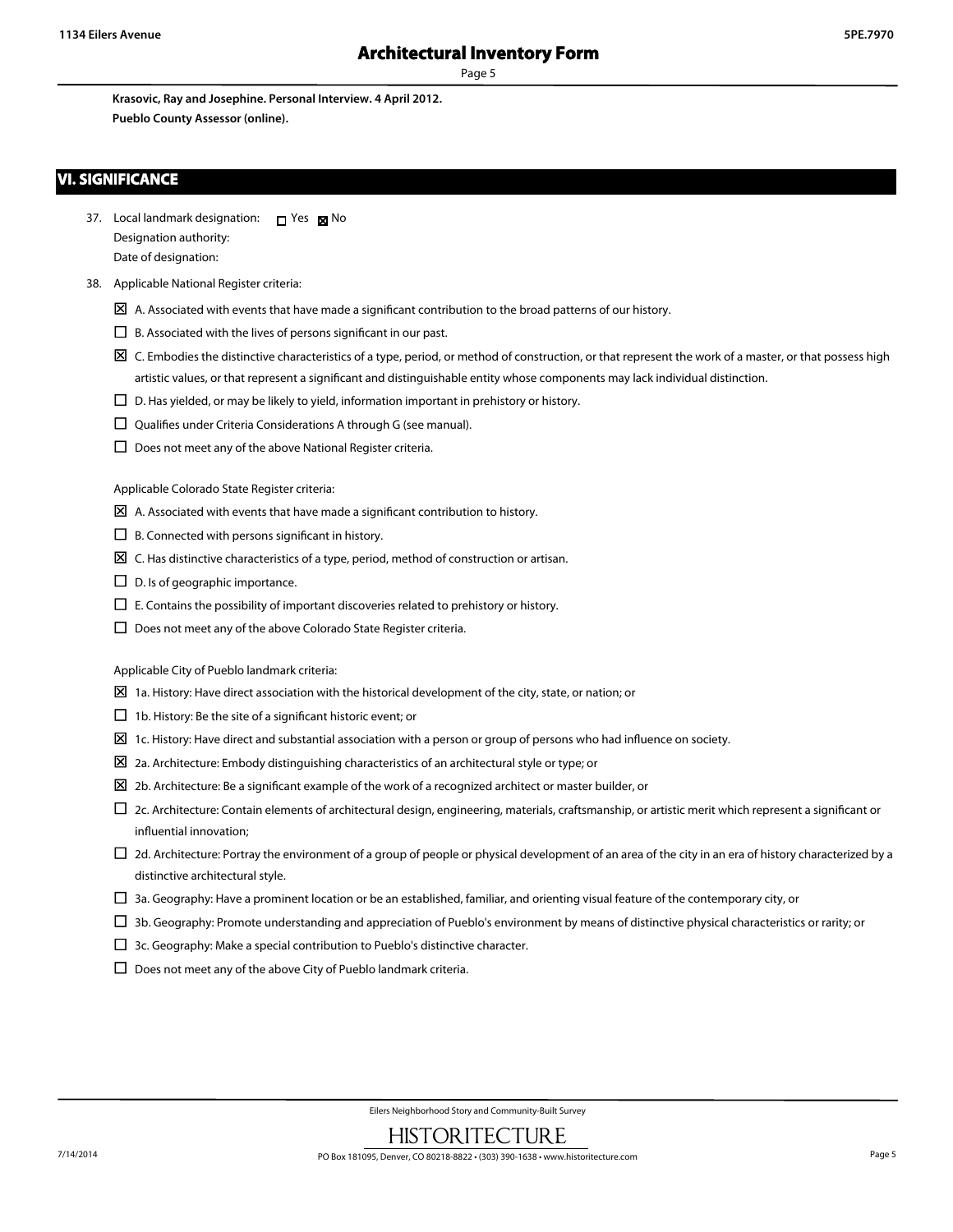| 39. | Areas of significance: | Architecture                    |  |  |
|-----|------------------------|---------------------------------|--|--|
|     |                        | <b>Ethnic Heritage/European</b> |  |  |

40. Period(s) of Significance: **1960; 1960-1964**

41. Level of Significance: □ National □ State 図 Local □ Not Applicable

#### 42. Statement of Significance:

**This property is associated with Ray and Josephine Krasovic, the original and current owners of the home. The Krasovics, married in 1953, are a relatively rare "mixed" couple in the survey area; Ray is Slovenian and Josephine is Spanish, although the couple carries on many Slovenian traditions associated with that ethnicity's food and customs. Character-defining features of the house include the large picture window, blonde brick, and recessed primary entry within the front porch. Like many of the homes on this block, it features ornamental ironwork and decorative brickwork along the foundation. This property does not possess sufficient significance to be considered individually eligible for listing on the National Register of Historic Places or the Colorado State Register of Historic Properties. However, the home is individually eligible as a Pueblo Landmark. The property has a direct association with the development of the postwar Zupan Subdivision (local criterion 1a), is directly associated with Pueblo's Slovenian-American community (local criterion 1c), possesses many of the distinctive characteristics of the Ranch building type (local criterion 2a), and includes the brick masonry work of local craftsman Ray Krasovic (local criterion 2b).**

43. Assessment of historic physical integrity related to significance:

**This home exhibits a high level of physical integrity relative to the seven aspects of integrity as defined by the National Park Service and the Colorado Historical Society: location, setting, design, materials, workmanship, feeling, and association. No alterations were mentioned during the oral history interview with owners Ray and Josephine Krasovic. This building retains sufficient physical integrity to convey its significance.**

|     | VII. NATIONAL REGISTER ELIGIBILITY ASSESSMENT                                                                                                                                                                                                                                                                                                                                                                                                                                                                                            |                                                                                                                                               |                                                                                                                                                                                                                                                                                                |  |
|-----|------------------------------------------------------------------------------------------------------------------------------------------------------------------------------------------------------------------------------------------------------------------------------------------------------------------------------------------------------------------------------------------------------------------------------------------------------------------------------------------------------------------------------------------|-----------------------------------------------------------------------------------------------------------------------------------------------|------------------------------------------------------------------------------------------------------------------------------------------------------------------------------------------------------------------------------------------------------------------------------------------------|--|
| 44. | National Register eligibility field assessment:<br>State Register eligibility field assessment:<br>Local landmark eligibility field assessment:                                                                                                                                                                                                                                                                                                                                                                                          |                                                                                                                                               | $\Box$ Individually eligible $\Box$ Not eligible $\Box$ Needs data $\Box$ Previously listed<br>$\Box$ Individually eligible $\Box$ Not eligible $\Box$ Needs data $\Box$ Previously listed<br>$\boxtimes$ Individually eligible $\Box$ Not eligible $\Box$ Needs data $\Box$ Previously listed |  |
| 45. | Is there National Register district potential:                                                                                                                                                                                                                                                                                                                                                                                                                                                                                           | $\boxtimes$ Yes $\Box$ No $\Box$ Needs Data                                                                                                   |                                                                                                                                                                                                                                                                                                |  |
|     | Discuss: The Eilers Neighborhood Story and Community-Built Survey project identified an eligible National Register Historic District that<br>includes the Cyril Zupan subdivision and the Diocese of Pueblo property (St. Mary's Church, St. Mary's School, and associated buildings)<br>to its west. This area is important for its association with Catholic priest Father Cyril Zupan, Ethnic history (Slovenian), Community<br>Planning and Development, and Architecture. The period of significance for the district is 1921-1964. |                                                                                                                                               |                                                                                                                                                                                                                                                                                                |  |
|     |                                                                                                                                                                                                                                                                                                                                                                                                                                                                                                                                          | If there is National Register district potential, is this building contributing:                                                              | $\boxtimes$ Yes $\Box$ No $\Box$ N/A                                                                                                                                                                                                                                                           |  |
| 46. |                                                                                                                                                                                                                                                                                                                                                                                                                                                                                                                                          | If the building is in existing National Register district, is it contributing:                                                                | $\Box$ Yes $\Box$ No $\boxtimes$ N/A                                                                                                                                                                                                                                                           |  |
|     | <b>VIII. RECORDING INFORMATION</b>                                                                                                                                                                                                                                                                                                                                                                                                                                                                                                       |                                                                                                                                               |                                                                                                                                                                                                                                                                                                |  |
| 47. | Digital photograph file name(s):<br>Digital photographs filed at:                                                                                                                                                                                                                                                                                                                                                                                                                                                                        | eilersave1134 - 1.tif through eilersave1134 - 4.tif<br>Robert Hoag Rawlings Public Library<br>100 E. Abriendo Avenue<br>Pueblo, CO 81004-4290 |                                                                                                                                                                                                                                                                                                |  |

49. Date(s): **10/22/2013**

48. Report title: **Eilers Neighborhood Story and Community-Built Survey**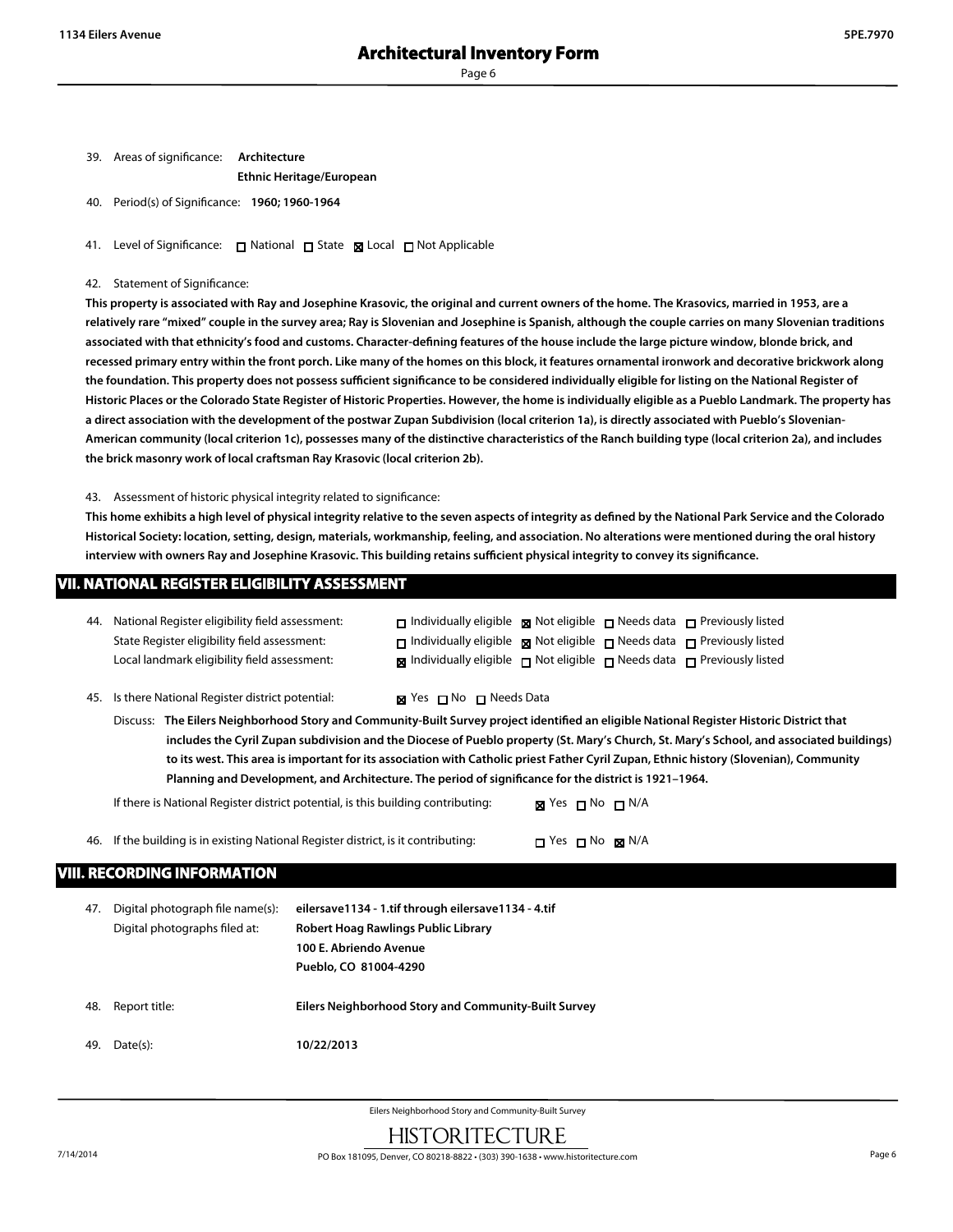Page 7

| 50: Recorder(s):  | <b>Mary Therese Anstey</b>             |
|-------------------|----------------------------------------|
| 51: Organization: | Historitecture, LLC                    |
| 52: Address:      | PO Box 181095<br>Denver, CO 80218-8822 |

53: Phone number(s): **303-390-1638**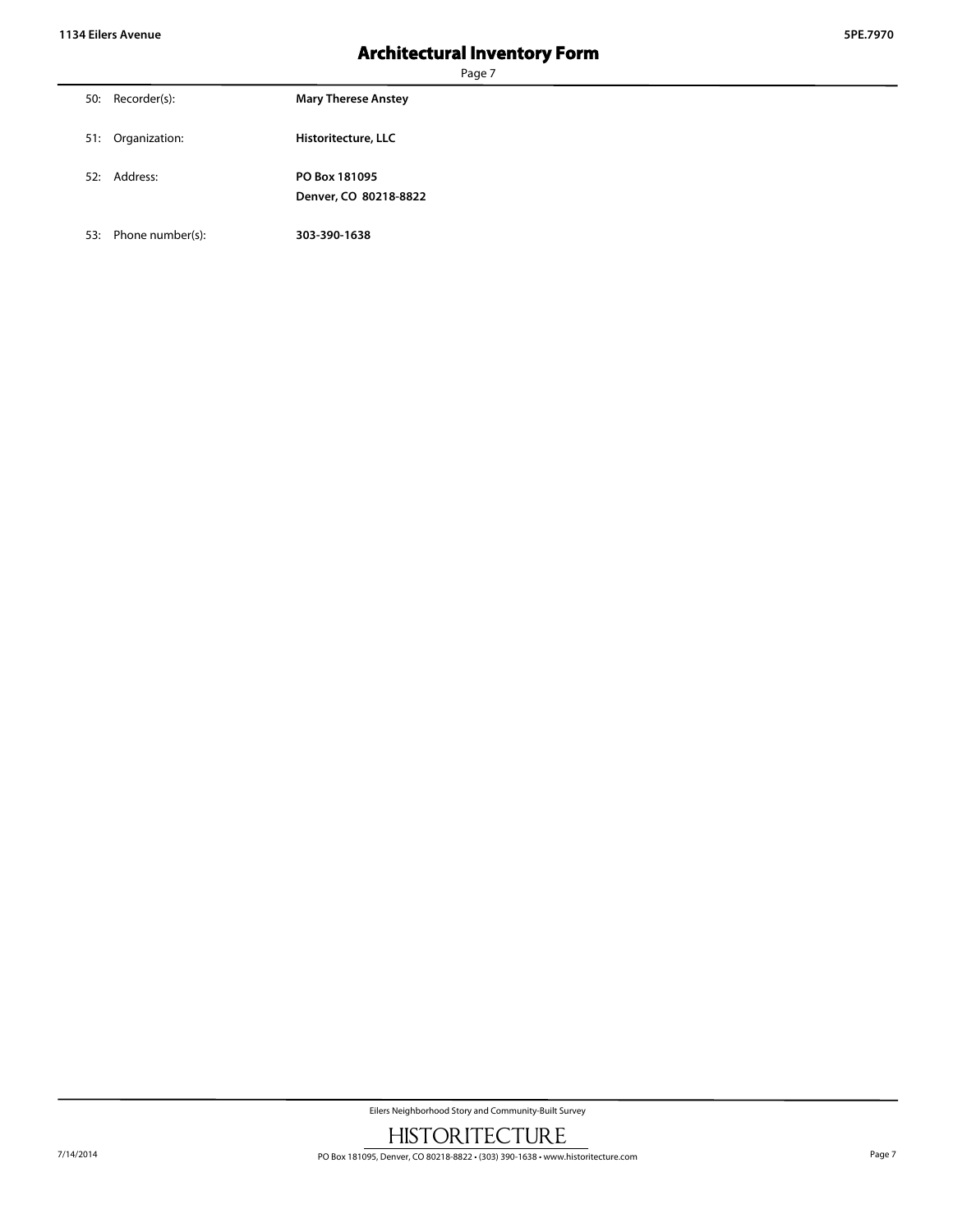Page 8

## **SKETCH MAP**